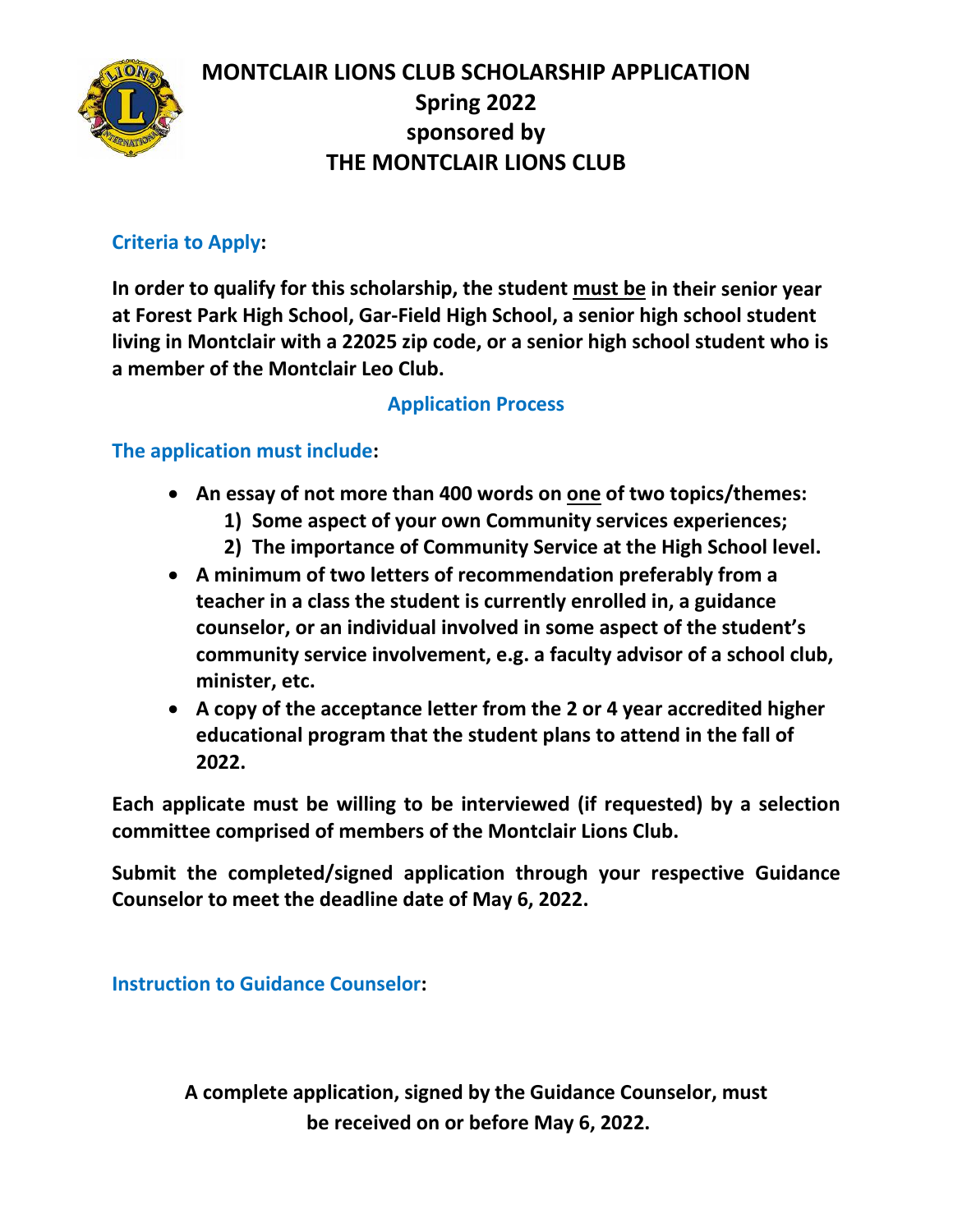

**Please review the student's information requested above for all documents, e.g., essay, reference letters, acceptance letter and student/parent signatures on the application below. Please attach a copy of the student's academic transcript, to include SAT scores, sign the application and submit it via e-mail to Mary Smith (Montclair Lions Club Scholarship Chair) [Tsmith@comcast.net,](mailto:Tsmith@comcast.net) or return all documents to the applicant so he/she can submit the completed application to**[Tsmithm@comcast.net](mailto:Tsmithm@comcast.net) **no later than May 6, 2022.** 

**If there are any questions, please contact Mary Smith via email at [Tsmith@comcast.net.](mailto:Tsmith@comcast.net)** 

> **A complete application, signed by the Guidance Counselor, must be received on or before May 6, 2022.**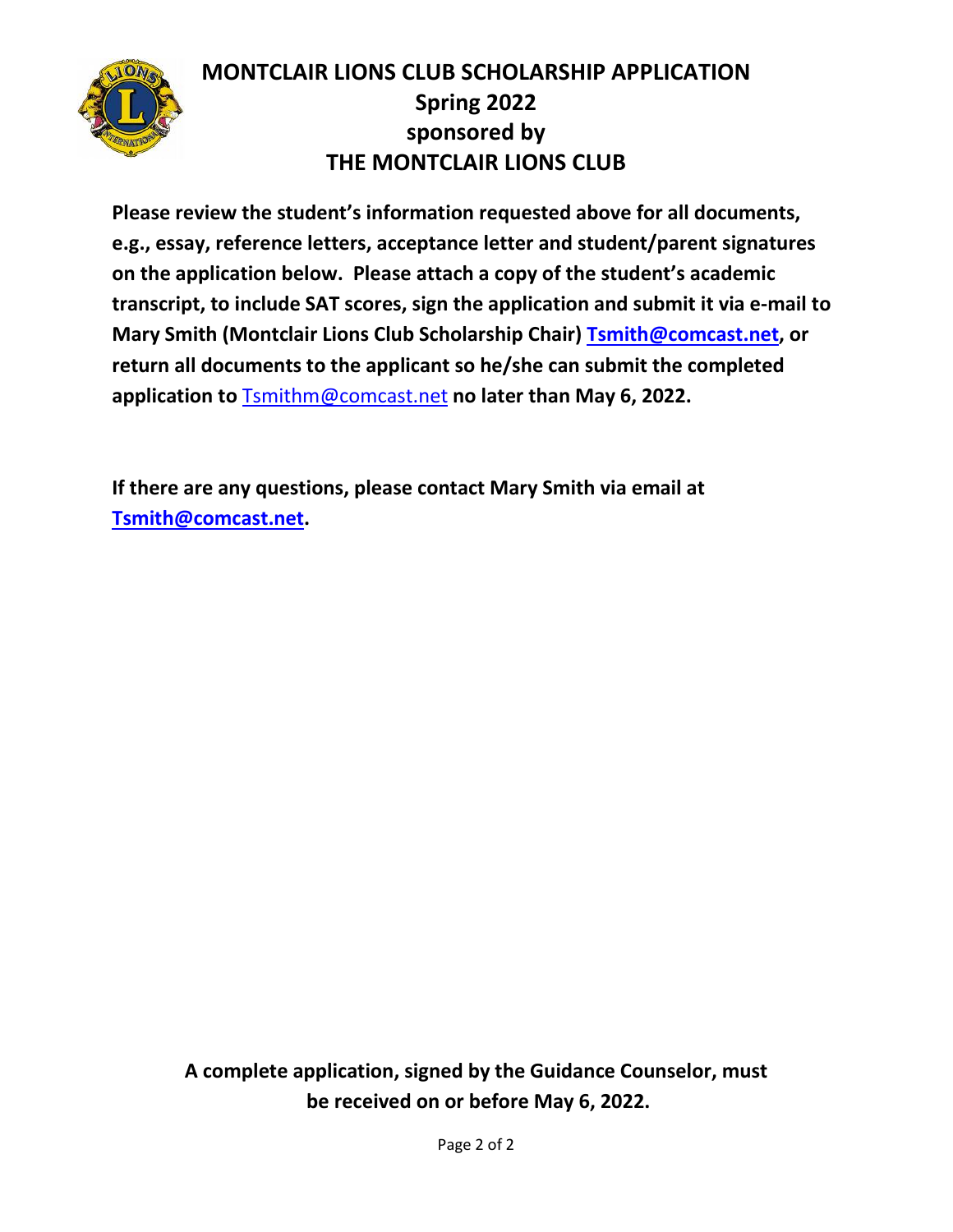

#### Student Application Form

| Name                         |            |     |        |  |
|------------------------------|------------|-----|--------|--|
| <b>Street Address</b>        |            |     |        |  |
| City                         | State      | Zin |        |  |
| Date of Birth                | Telephone# |     | Cell # |  |
| Senior High School Attending |            |     |        |  |

**Community Activities**: (Include any voluntary activity or service to others. Please be detailed in your description of activities and the approximate time spent. Include name and telephone number of a contact person for each activity.) Use additional sheets, if necessary.

\_\_\_\_\_\_\_\_\_\_\_\_\_\_\_\_\_\_\_\_\_\_\_\_\_\_\_\_\_\_\_\_\_\_\_\_\_\_\_\_\_\_\_\_\_\_\_\_\_\_\_\_\_\_\_\_\_\_\_\_\_\_\_\_\_\_\_ \_\_\_\_\_\_\_\_\_\_\_\_\_\_\_\_\_\_\_\_\_\_\_\_\_\_\_\_\_\_\_\_\_\_\_\_\_\_\_\_\_\_\_\_\_\_\_\_\_\_\_\_\_\_\_\_\_\_\_\_\_\_\_\_\_\_\_

**Extracurricular Activities**: Use additional sheets, if necessary.

\_\_\_\_\_\_\_\_\_\_\_\_\_\_\_\_\_\_\_\_\_\_\_\_\_\_\_\_\_\_\_\_\_\_\_\_

**Honors or Distinctions Achieved**: Use additional sheets, if necessary. \_\_\_\_\_\_\_\_\_\_\_\_\_\_\_\_\_\_\_\_\_\_\_\_\_\_\_\_\_\_\_\_\_\_\_\_\_\_\_\_\_\_\_\_\_\_\_\_\_\_\_\_\_\_\_\_\_\_

\_\_\_\_\_\_\_\_\_\_\_\_\_\_\_\_\_\_\_\_\_\_\_\_\_\_\_\_\_\_\_\_\_\_\_\_\_\_\_\_\_\_\_\_\_\_\_\_\_\_\_\_\_\_\_\_\_\_

\_\_\_\_\_\_\_\_\_\_\_\_\_\_\_\_\_\_\_\_\_\_\_\_\_\_\_\_\_\_\_\_\_\_\_\_\_\_\_\_\_\_\_\_\_\_\_\_\_\_\_\_\_\_\_\_\_\_

**A complete application, signed by the Guidance Counselor, must be received on or before May 6, 2022.**

Page 1 of 2